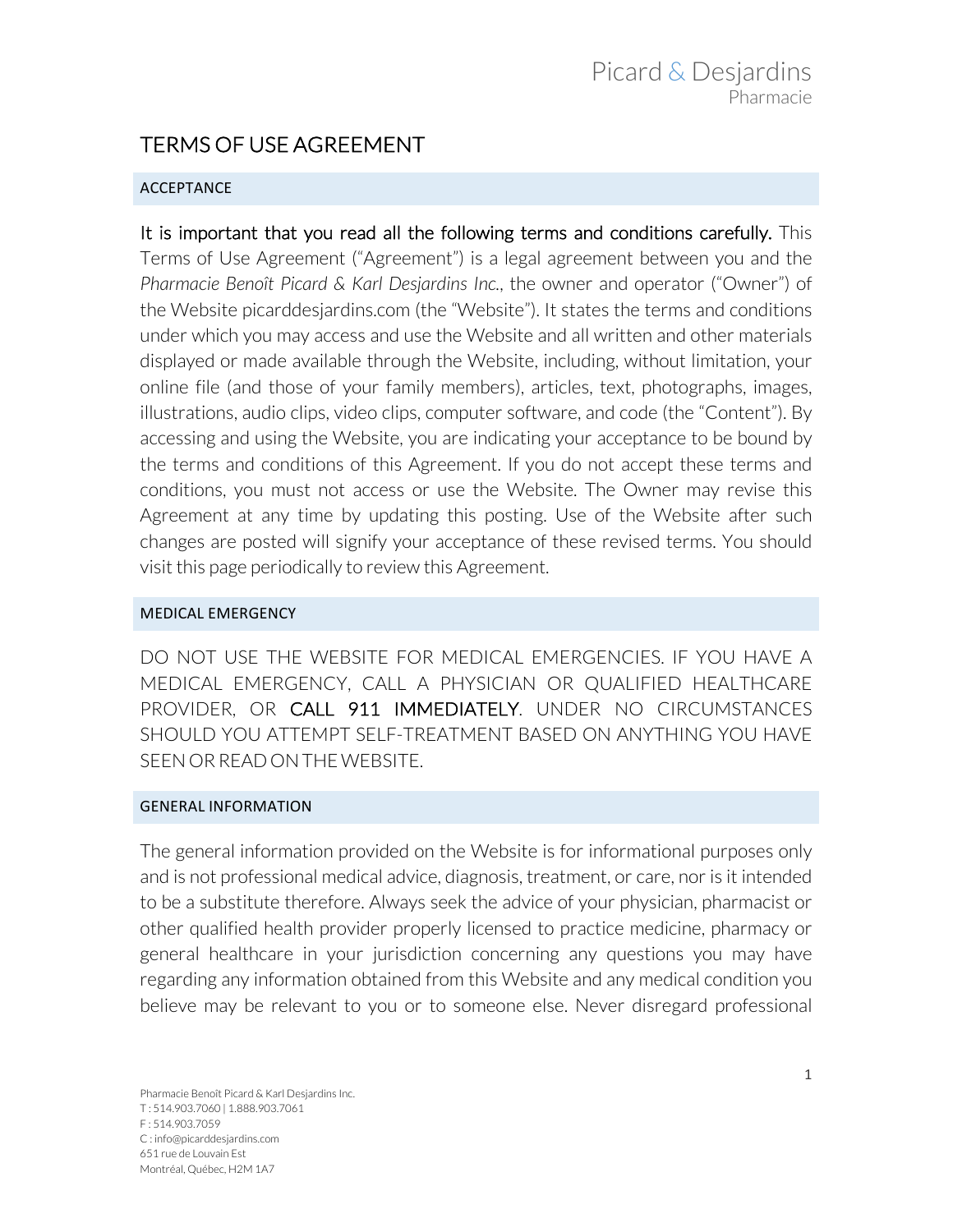medical advice or delay in seeking it because of something you have read on this Website. Always consult with your physician, pharmacist or other qualified healthcare provider before embarking on a new treatment, diet, or fitness program. Information obtained on the Website is not exhaustive and does not cover all diseases, ailments, physical conditions, or their treatment.

## NO PHARMACIST-PATIENT RELATIONSHIP

The presentation of general information on the Website does not establish a pharmacist-patient relationship between you and the Owner (or any of its pharmacists) and is not intended as a solicitation of individuals to become patients or clients of the Owner (or any of its pharmacists). This section does not apply to the extent that you are using the Website to communicate with a pharmacist with whom you have an existing pharmacist-patient relationship.

## NO ENDORSEMENTS

Unless specifically stated, the Owner does not recommend or endorse any specific brand of products, services, procedures, or other information that appears or that may be advertised on the Website.

## PATIENT PORTAL SERVICES

If you are an existing patient, the Website may allow you to communicate with the Owner and your pharmacist(s) by email or by some other electronic means. Communications sent by you to the Owner or your pharmacist, or to you by the Owner or your pharmacist via email or this Website may not be secure and may be accessible by third parties. THUS, WE RECOMMEND TO ALL OUR PATIENTS NOT TO COMMUNICATE HEALTH INFORMATION BY UNSECURED EMAIL. Any use or disclosure of personal information provided by you shall be in accordance with our privacy policy.

The Owner may issue to you a username ("Username") and a password ("Password") to permit you to access the patient portal portion of the Website. You are solely responsible for the confidentiality and use of your Username and Password.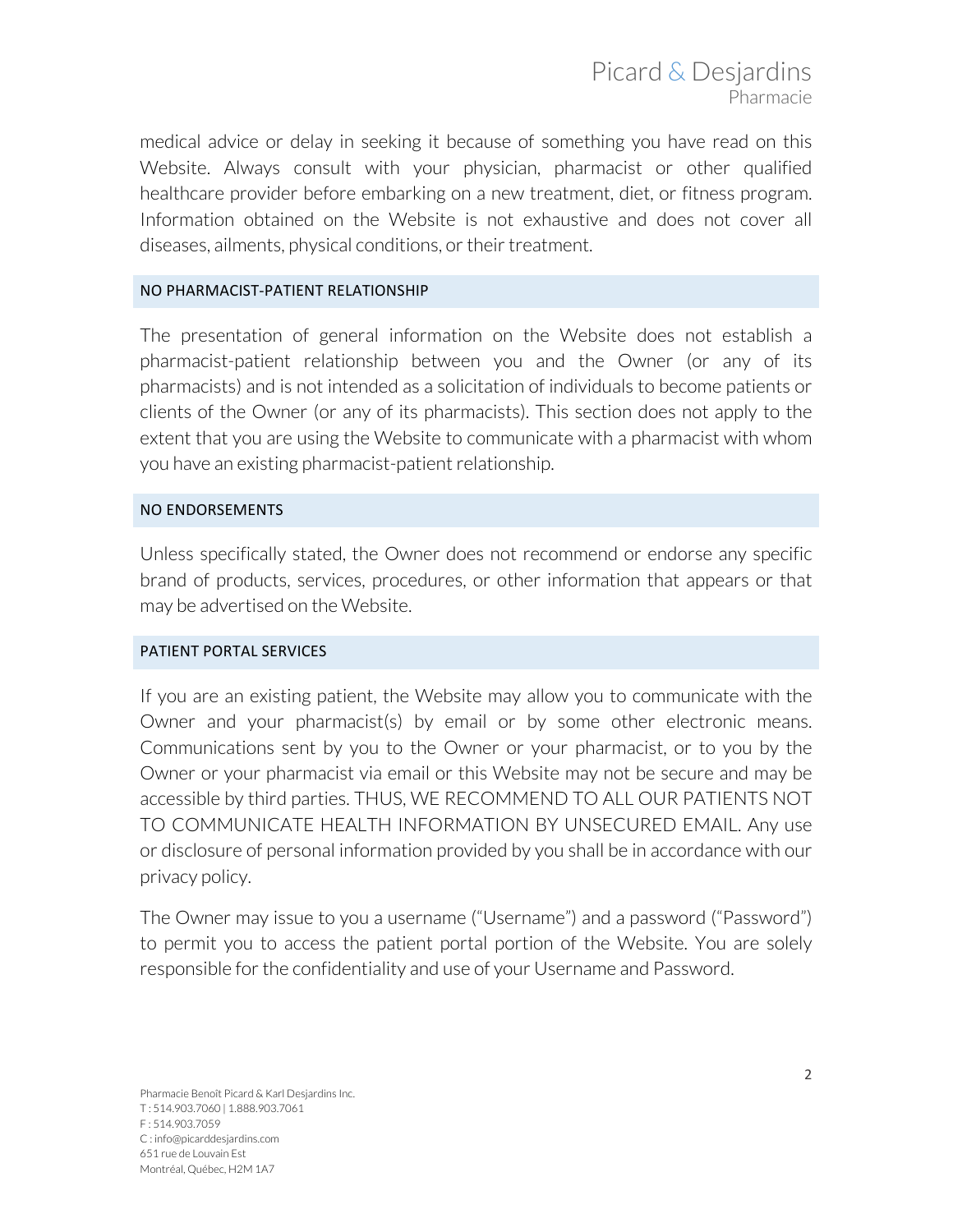## **EMAIL COMMUNICATION WITH THE PUBLIC**

The Owner does not wish to use email as a means of communication with the public (i) regarding questions or issues of a medical nature; (ii) to establish pharmacistpatient relationships; (iii) to book or cancel appointments; or (iv) for inquiries regarding fees, services, or similar matters. Email communications regarding such matters will not be responded to and will be discarded unread. If you are not an existing patient and you wish to contact the Owner or its pharmacists regarding medical questions or issues or with regard to appointments, accounts, or other questions, please do so by telephone, fax, or regular mail in the manner set out in the Website.

#### DISCLAIMER OF WARRANTIES

The Website and the Content are provided "AS IS" and "AS AVAILABLE." While the Owner endeavors to provide information that is correct, accurate, current, and timely, the Owner makes no representations, warranties, or covenants, express or implied, regarding the Website and the Content including, without limitation, no representation, warranty, or covenant that (i) the Content contained in or made available through the Website or any item(s) made available on or through the Website will be of merchantable quality and/or fit for a particular purpose; (ii) the Website or Content will be accurate, complete, current, reliable, timely, or suitable for any particular purpose; (iii) that the operation of the Website will be uninterrupted or error-free; (iv) that defects or errors in the Website or the Content, be it human or computer errors, will be corrected; (v) that the Website will be free from viruses or harmful components; and (vi) that communications to or from the Website will be secure and/or not intercepted.

You acknowledge and agree that your access and use of the Website and the Content is entirely at your own risk and liability.

## LIMITATION OF LIABILITY

In no event shall the Owner, its pharmacists, officers, directors, employees, agents, licensors, and their respective successors and assigns be liable for damages of any kind, including, without limitation, any direct, special, indirect, punitive, incidental, or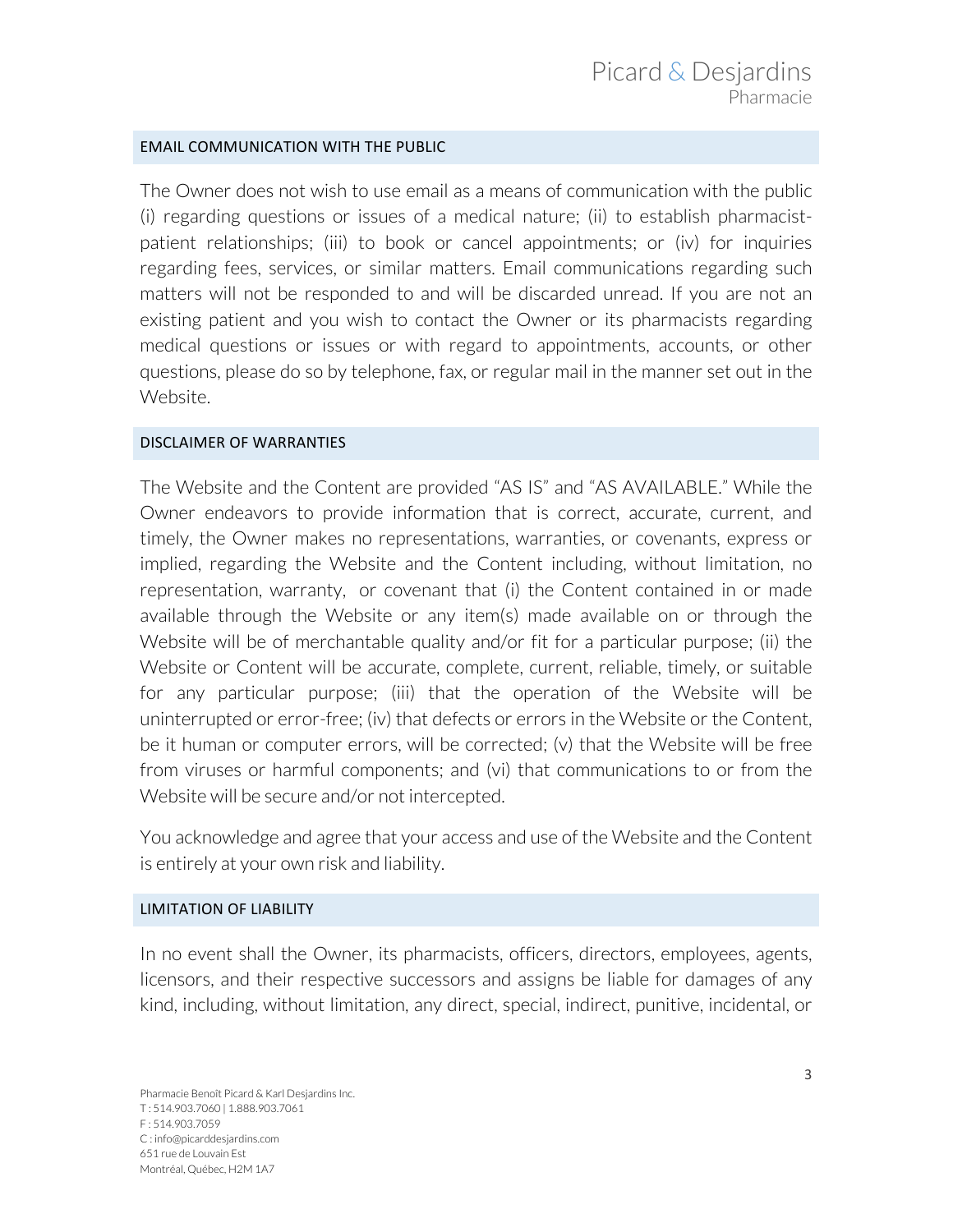# Picard & Desjardins Pharmacie

consequential damages including, without limitation, any loss or damages in the nature of, or relating to, lost business, medical injury, personal injury, wrongful death, improper diagnosis, inaccurate information, improper treatment, or any other loss incurred in connection with your use, misuse, or reliance upon the Website or the Content, or your inability to use the Website, regardless of the cause and whether arising in contract (including fundamental breach), tort (including negligence), or otherwise. The foregoing limitation shall apply even if the Owner knew of or ought to have known of the possibility of such damages.

The Owner also expressly disclaims any and all liability for the acts, omissions, and conduct of any third-party user of the Website, or any advertiser or sponsor of the Website ("third-party"). Under no circumstances shall the Owner, its pharmacists, officers, directors, employees, agents, licensors, and their respective successors and assigns, be liable for any injury, loss, damage (including direct, special, indirect, punitive, incidental, or consequential damages), or expense arising in any manner whatsoever from (i) the acts, omissions, or conduct of any third-party; and (ii) any access, use, reliance upon, or inability to use any materials, content, goods, or services located at, or made available at, any Website linked to or from the Website, regardless of the cause and whether arising in contract (including fundamental breach), tort (including negligence), or otherwise. The foregoing limitation shall apply even if the Owner knew of or ought to have known of the possibility of such damages.

# COPYRIGHT

The Content is protected by copyright law and is owned by the Owner and its licensors, or the party accredited as the provider of the Content. Except as granted in the limited licence herein, any use of the Content, including modification, transmission, presentation, distribution, republication, or other exploitation of the Website or of its Content, whether in whole or in part, is prohibited without the express prior written consent of the Owner.

## LIMITED LICENCE

Subject to the terms and conditions of this Agreement, you are hereby granted a limited, non-transferable, and non-exclusive licence to access, view, and use the Website and the Content for your personal, non-commercial use. You are granted the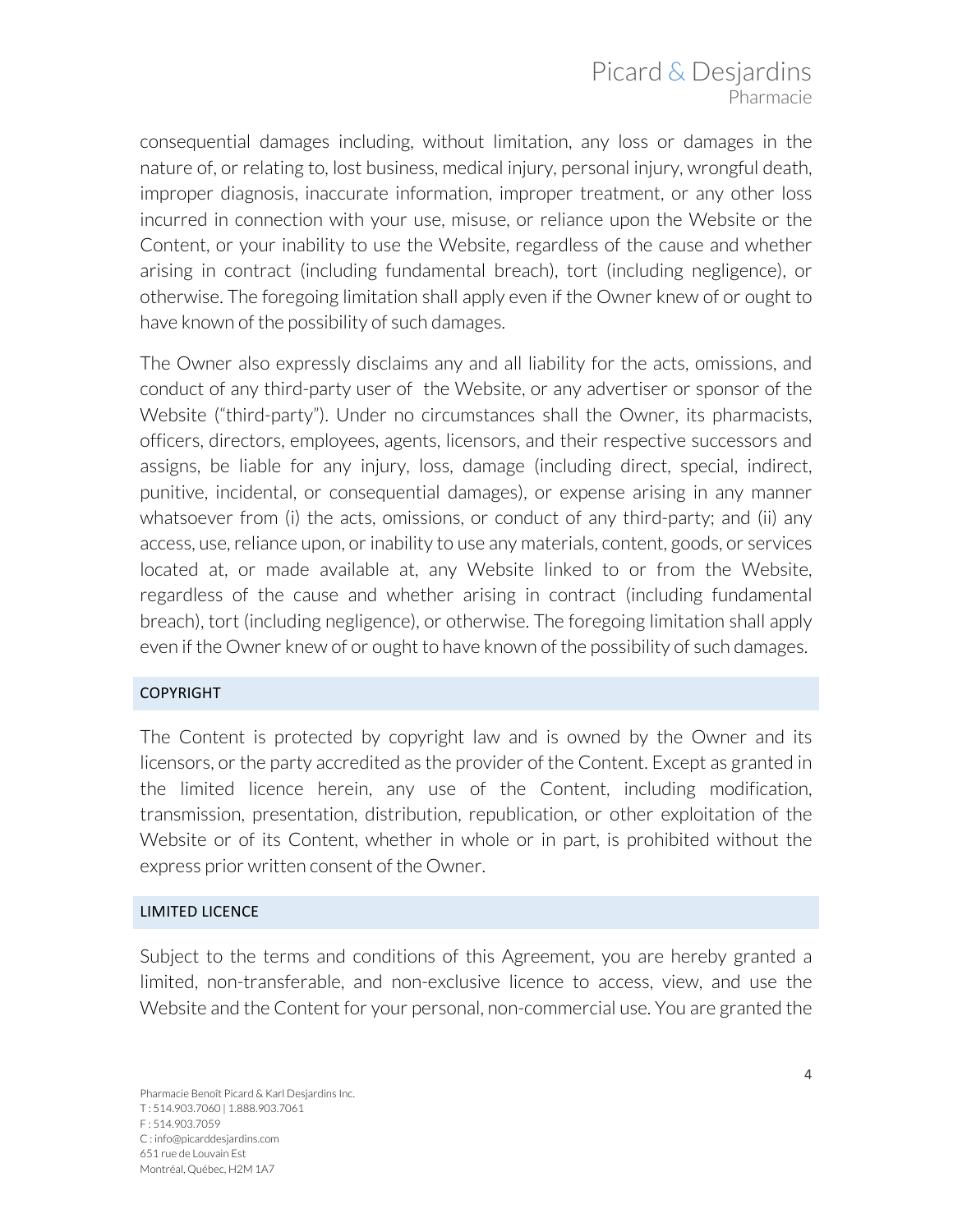right to download, store, and/or print single copies of items comprising the Content for your personal, non-commercial use, provided that you maintain all copyright and other notices contained in such Content. You may not copy and/or repost items comprising the Content online. You must also abide by any additional requirements governing the use of any specific Content that may be set out in the Website. In the event of a conflict between the terms of a licence governing specific Content and this Agreement, the terms of the specific licence shall govern.

## **TRADEMARKS**

*Medlock* is a trademark of the Owner. Other names, words, titles, phrases, logos, designs, graphics, icons, and trademarks displayed on the Website may constitute registered or unregistered trademarks of the Owner or third parties. While certain trademarks of third parties may be used by the Owner under licence, the display of third-party trademarks on the Website should not be taken to imply any relationship or licence between the Owner and the owner of the trademark or to imply that the Owner endorses the wares, services, or business of the owner of the said trademark.

## LINKING

The Website contains links to third-party Websites. These links are provided solely as a convenience to you and not as an endorsement by the Owner of any third-party Website or the content thereof. Unless expressly stated, the Owner does not operate any third-party Website linked to the Website and is not responsible for the content of any third-party Website, nor does it make any representation, warranty, or covenant of any kind regarding any third-party Website including, without limitation, (i) any representation, warranty, or covenant regarding the legality, accuracy, reliability, completeness, timeliness, or suitability of any content on such third-party Websites; (ii) any representation, warranty, or covenant regarding the merchantability and/or fitness for a particular purpose of any third-party Websites or material, content, software, goods, or services located at or made available through such third-party Websites; or (iii) any representation, warranty, or covenant that the operation of such third-party Websites will be uninterrupted or error free, that defects or errors in such third-party Websites will be corrected, or that such thirdparty Websites will be free from viruses or other harmful components.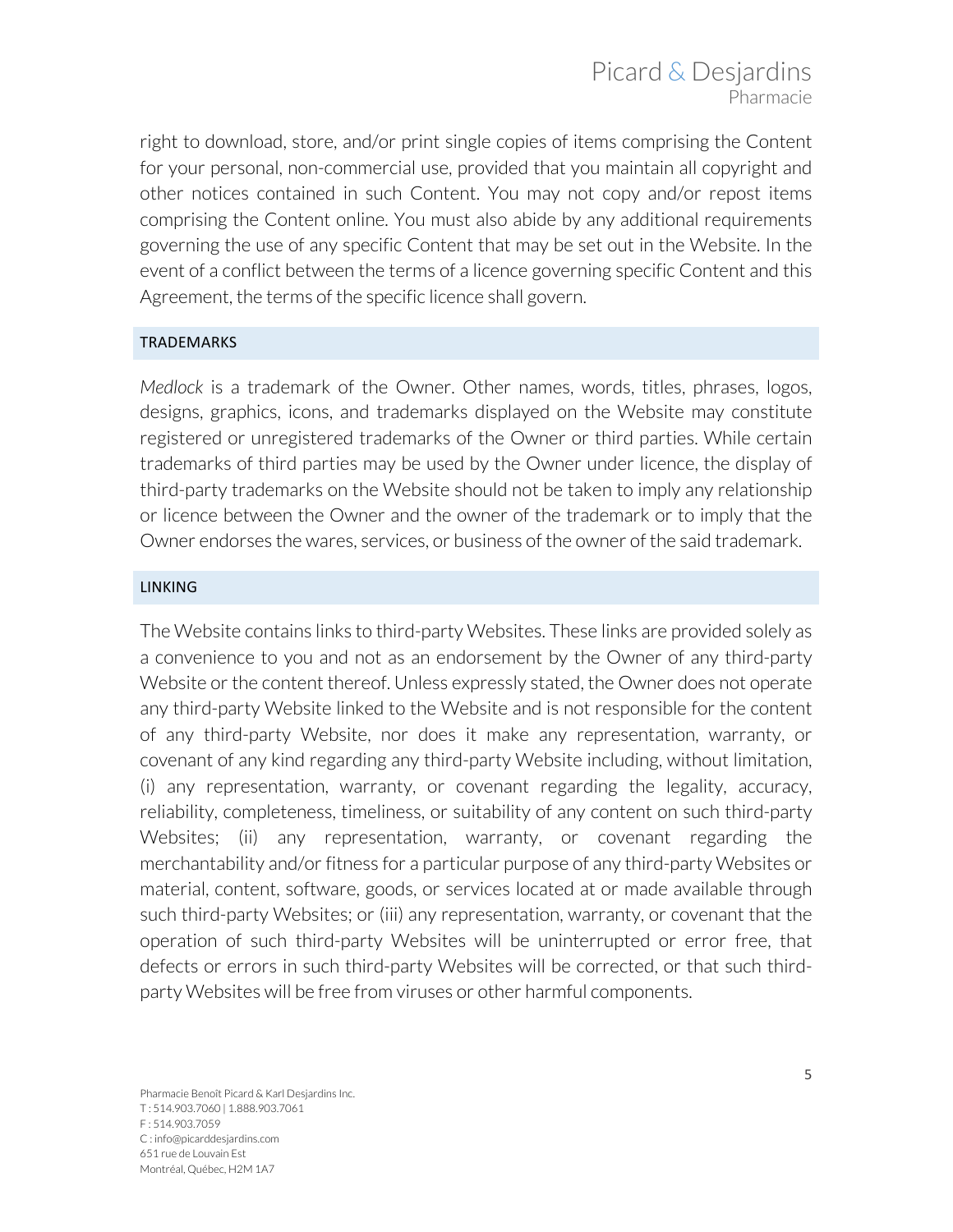While the Owner encourages links to the Website, it does not wish to be linked to or from any third-party Website which contains, posts, or transmits any unlawful or indecent information of any kind, including, without limitation (i) any content constituting or encouraging conduct that would constitute a criminal offense, give rise to civil liability, or otherwise violate any local, state, provincial, territorial, national, international law or regulation which may be damaging or detrimental to the activities, operations, credibility, or integrity of the Owner; or (ii) any Website which contains, posts, or transmits any material or information of any kind which violates or infringes upon the rights of others, including material which is an invasion of privacy or publicity rights, or which is protected by copyright, trademark, or other proprietary rights. The Owner reserves the right to prohibit or refuse to accept any link to the Website, including, without limitation, any link which contains or makes available any content or information of the foregoing nature, at any time. You agree to remove any link you may have to the Website upon the request of the Owner.

# **SUBMISSIONS**

The Website may provide features which allow you to post messages and content to designated areas on the Website, to participate in chat groups, to interact with the Owner and other users and to upload files, documents, or other materials ("Submission(s)"). Submissions do not include communications between you and your pharmacist pursuant to the pharmacist-patient relationship. The Owner does not control the content of any Submissions and has no obligation to monitor the Submissions. However, the Owner reserves the right at all times to disclose any information necessary to satisfy any law, regulation, or governmental or law enforcement request, or to edit, refuse to post, or refuse to remove any Submission, in whole or in part, that, in the Owner's sole discretion, are objectionable or in violation of this Agreement. You acknowledge that you alone are responsible for the content of your Submissions and the consequences thereof.

# RULES OF CONDUCT REGARDING SUBMISSIONS

When using any of the features of the Website which allow you to post, upload, or make Submissions, it is a condition of your use of the Website that you do not: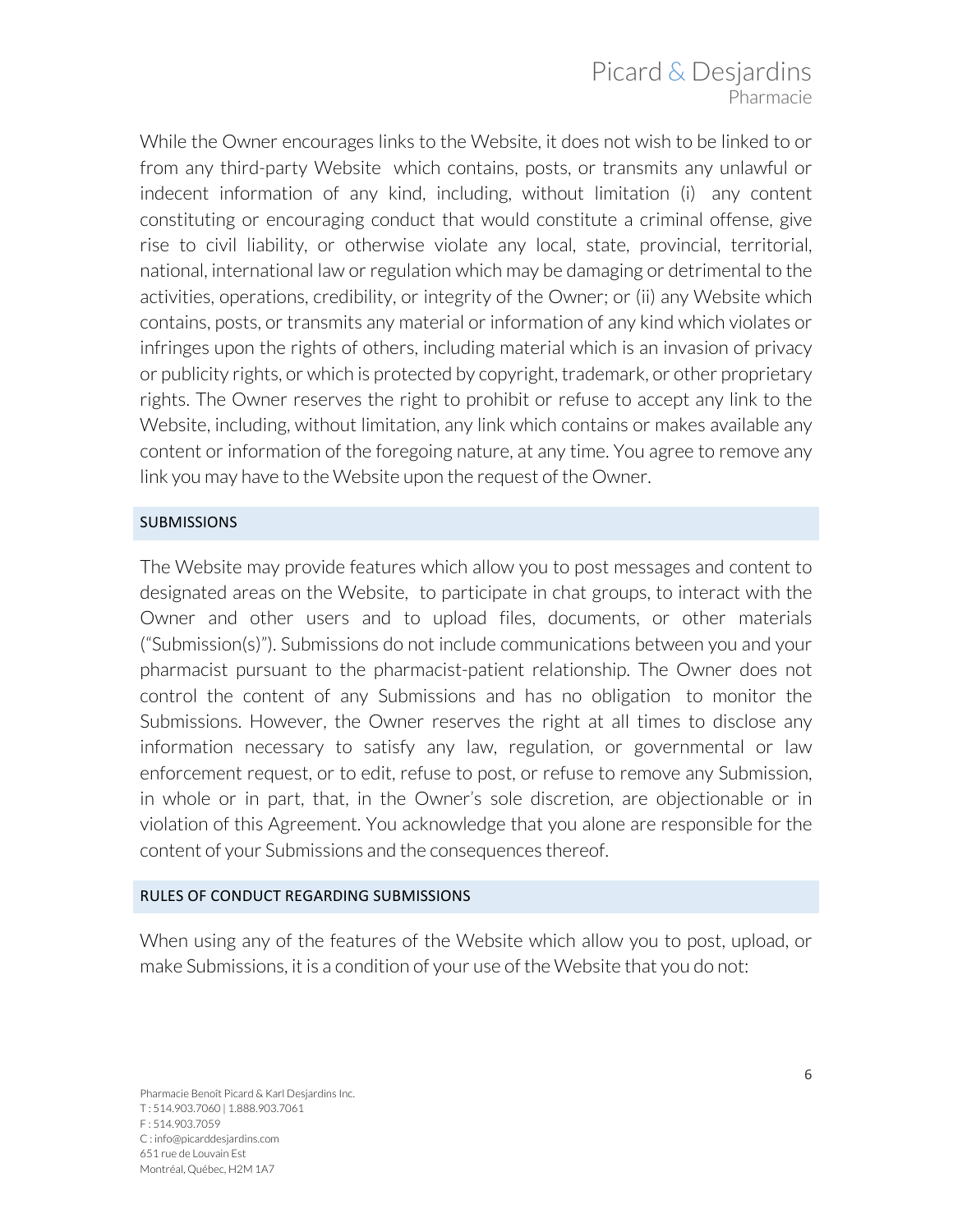- 1. Restrict or inhibit any other user from using and enjoying the Website, interfere or attempt to interfere with the proper workings of the Website, or do anything, which in the sole discretion of the Owner, imposes an unreasonable or disproportionately large load on the Website infrastructure;
- 2. Post or transmit any unlawful, abusive, defamatory, or obscene information of any kind, including, without limitation, any submission constituting or encouraging conduct that would constitute a criminal offence, give rise to civil liability or otherwise violate any local, state, provincial, territorial, national, or international law or regulation;
- 3. Post or transmit any Submission, including, without limitation, articles, images, stories, software, or other material, which violates or infringes upon the rights of others, including material which is an invasion of privacy or publicity rights, or which is protected by any intellectual property rights, including, without limitation, copyright, patent, trade secret, trademark, or other proprietary rights herein, or derivative works with respect thereto, without first obtaining permission from the Owner or rights holder;
- 4. Post or transmit any Submission which contains a virus or other harmful component;
- 5. Post or transmit "junk mail", "chain letters," unsolicited mass mailing, or "spam"; and
- 6. Use or "mine" the Website for commercial purposes, including, without limitation, posting, uploading, or transmitting any Submission which contains advertising, which engages in commercial activities, solicitations or sales, or which involves contests, sweepstakes, advertising, and pyramid schemes.

# **GRANT OF LICENCE REGARDING SUBMISSIONS**

By posting or uploading Submissions to the Website, you grant the Owner a royaltyfree, perpetual, non-exclusive, irrevocable, unrestricted, worldwide licence to (i) use, reproduce, store, adapt, translate, modify, make derivative works from, transmit, distribute, publicly perform, or display such Submissions for any purpose; and (ii) to sublicense to third parties the unrestricted right to exercise any of the foregoing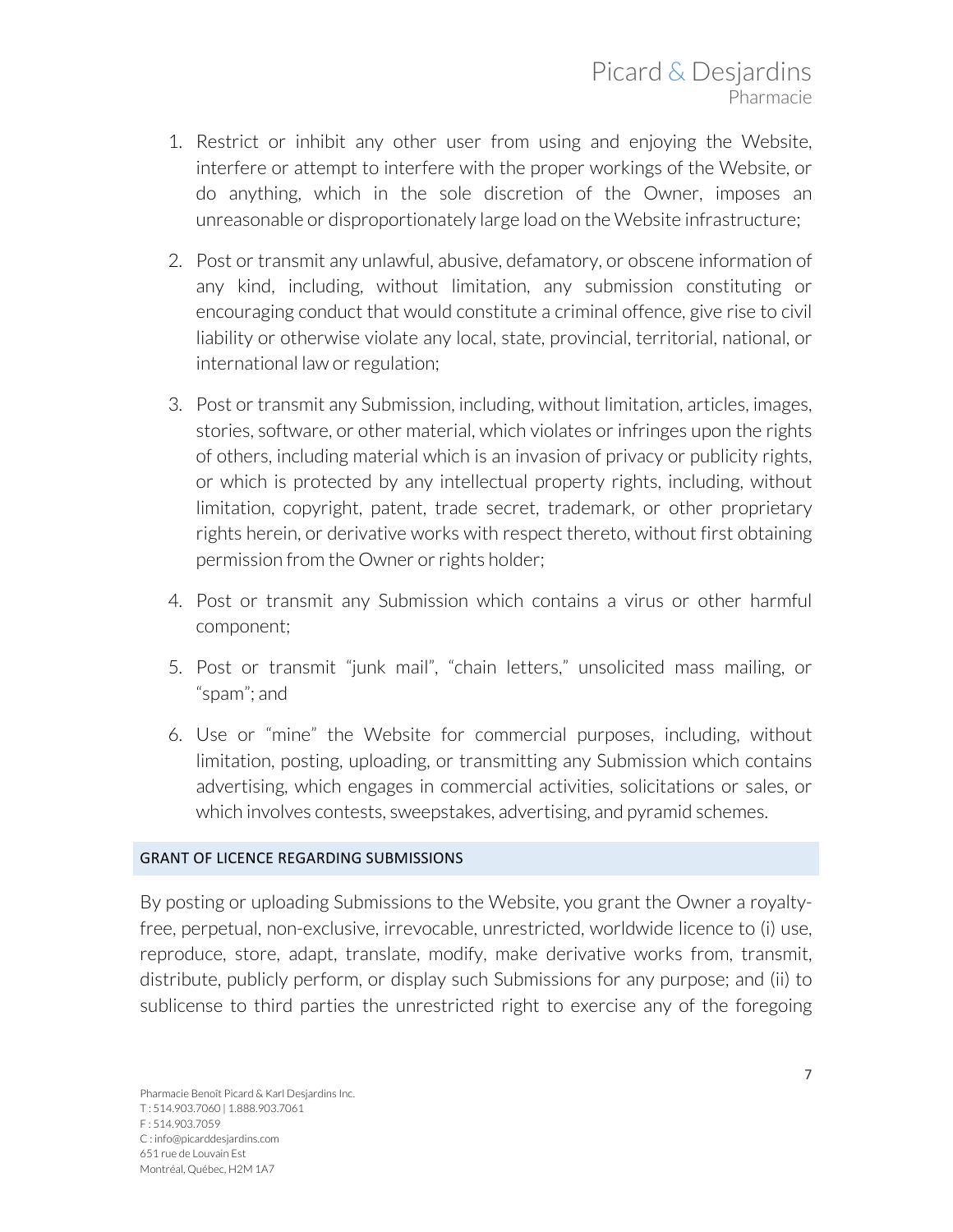rights. In addition to the grant of the above licence, you hereby (i) waive all moral rights in your Submission in favour of the Owner; (ii) consent to your name, address, and e-mail appearing as the contributor of your submission, where applicable, and to the disclosure and display of such information and any other information which appears in or is associated with your Submission; (iii) acknowledge and agree that the Owner is not responsible for any loss, damage, or corruption that may occur to your Submission; and (iv) acknowledge and agree that your Submission will be nonconfidential.

# REGISTRATION

To use certain features of the Website, you may be asked to create an account with the Website. When you register with the Website, you agree (i) to provide true, accurate, current, and complete information about yourself as prompted by any registration form; and (ii) to maintain and promptly update the information to ensure it remains true, accurate, current, and complete. If the Owner has reasonable grounds to suspect that such information is untrue, inaccurate, not current or incomplete, the Owner has the right to suspend or terminate your access to all or part of the Website. The Owner's use of any personally identifying information you provide as part of the registration process is governed by the terms of our Privacy Policy.

# PASSWORDS

You are responsible for maintaining the confidentiality of the Password you use in association with your account and are responsible for all activities that occur under your Username and Password. You agree to notify the Owner immediately of any unauthorized use of your Password or account or any other breach of security, and to ensure that you exit from your account at the end of each session. The Owner will not be liable for any loss or damage arising from the Owner's failure or your failure to protect your Password or account information.

## SOFTWARE LICENCE AND OWNERSHIP

All software embedded in or located on or at the Website, including, without limitation, all computer code of all types, including all les and/or images contained in or generated by such software ("Software") is protected by copyright and may be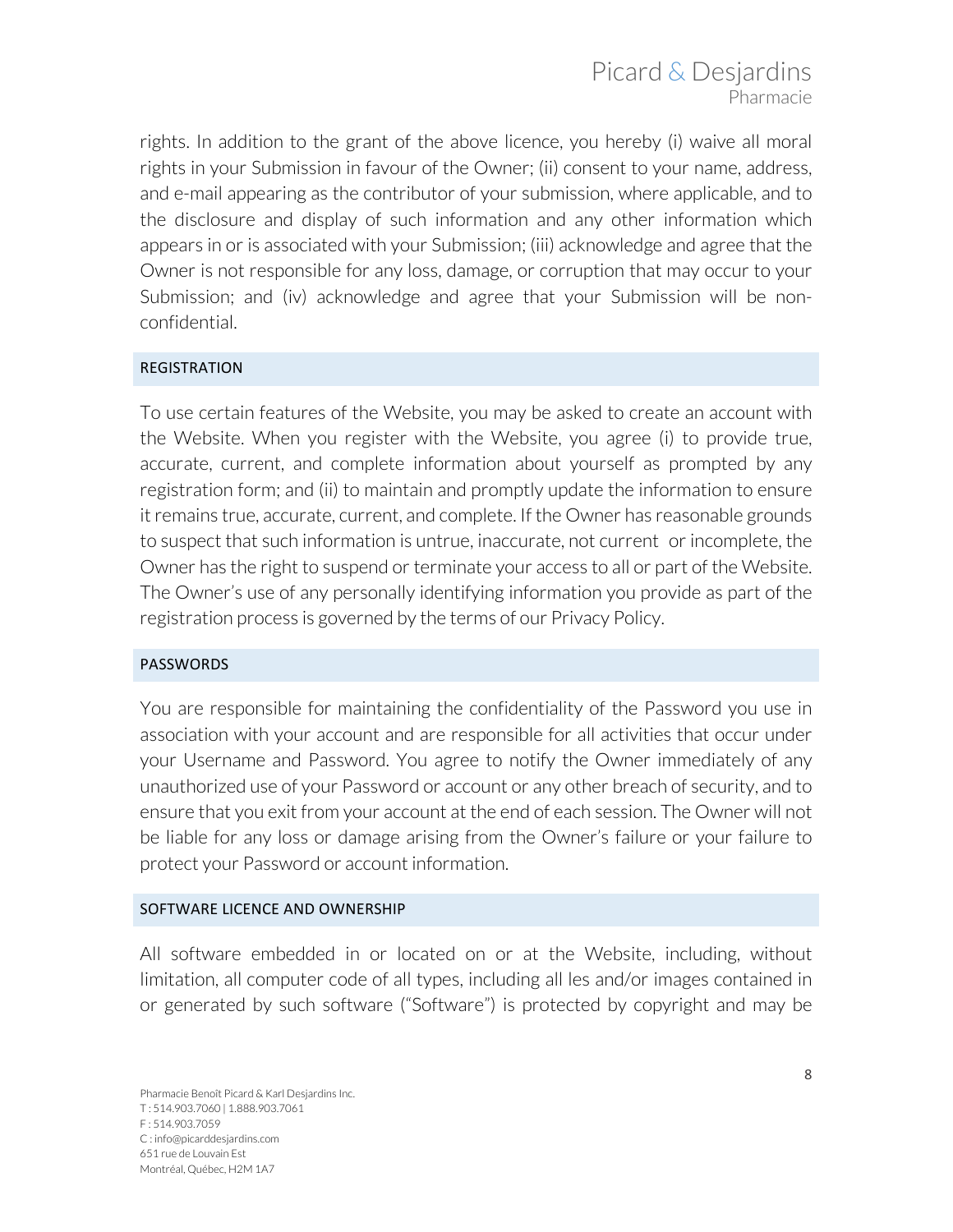protected by other rights. All such Software is owned by the Owner, its licensors, or the party accredited with ownership of such Software. You are hereby granted the right to access and use the Software embedded and integrated into the Website, subject to (i) the terms and conditions of this Agreement; and (ii) any additional conditions which may be imposed on your access and use of such Software.

If the Website provides Software for download, unless otherwise provided, you are hereby granted, subject to the terms of this Agreement and to any other specific terms and conditions that may apply to your downloading and use of such Software, a personal, non-transferable, non-exclusive licence to (i) install and run one copy of the Software in object code format on a non-networked computer for your personal, noncommercial use; and (ii) to reproduce the Software only as reasonably required to install, run, and make reasonable backup copies as allowed by law.

Except to the extent expressly permitted in this Agreement, you may not (i) use, reproduce, modify, adapt, translate, upload, download, or transmit the Software in whole or in part; (ii) sell, rent, lease, license, transfer, or otherwise provide access to the Software; (iii) alter, remove, or cover any trademarks or proprietary notices included in the Software; and/or (iv) decompile, disassemble, decrypt, extract, or reverse engineer the Software or assist others in doing so.

Other than the limited licence granted herein, nothing contained in the Website shall be construed as granting you any right, title, interest, or other license in or to any Software embedded or integrated into the Website or made available for download from the Website, including, but not limited, to any intellectual property rights in the Software.

All Software embedded or integrated into the Website is provided "as is," without warranties of any kind, either expressed or implied, including, without limitation, any warranty (i) that the Software is of merchantable quality and/or is fit for any particular purpose; (ii) that the Software will conform with any specification(s) relating to the Software; (iii) that the Software will be free from material defects; (iv) that the Software contains no computer viruses or other contaminants; or (v) that the Software shall process date and time-related data without causing any processing interruptions, abnormal termination, or process or manipulate any time-related data.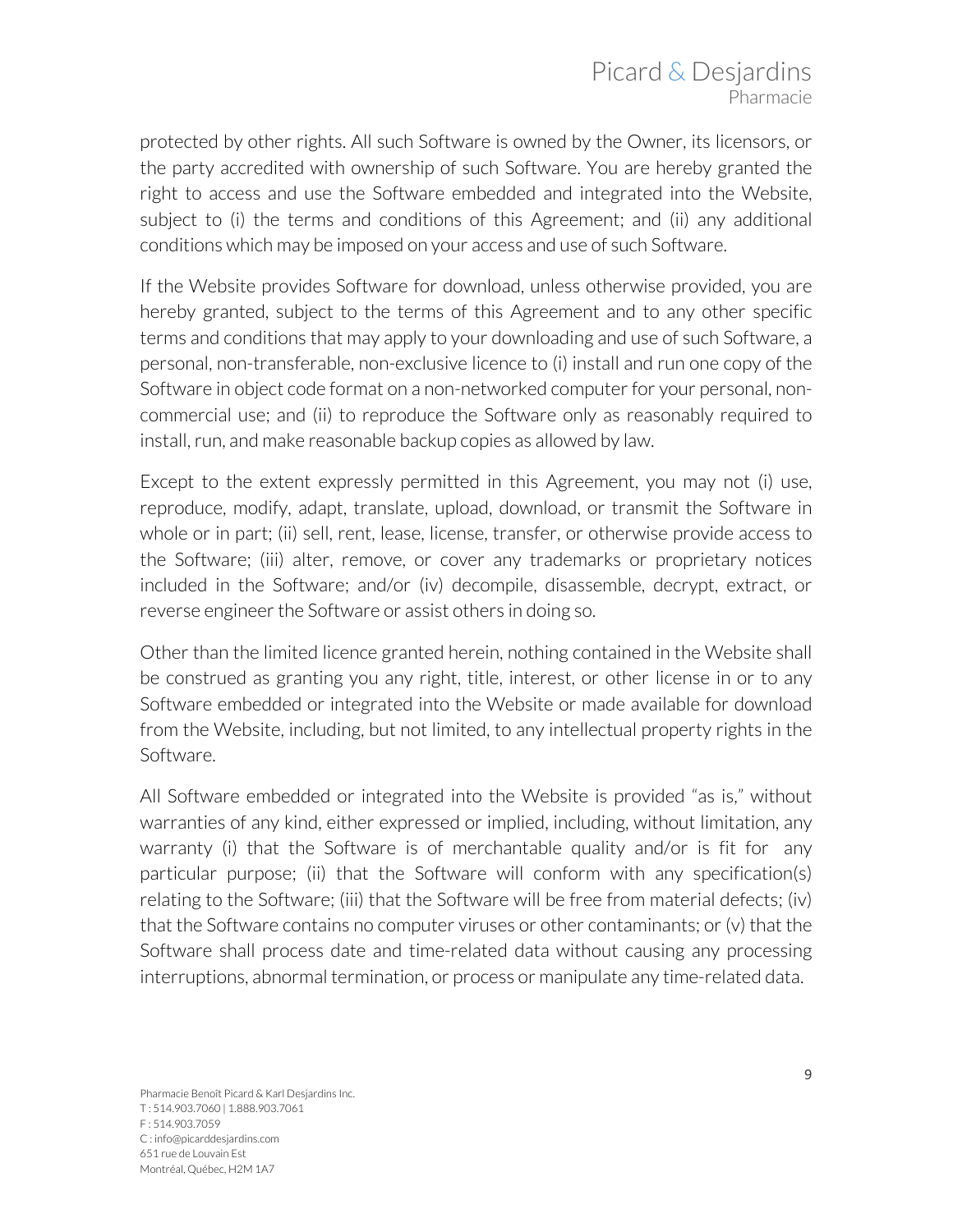## TOOLS

Any tools or calculators provided on the Website are provided for general and illustrative purposes only. Such tools and/ or calculators are not medical or pharmaceutical advice nor are they intended to be a substitute therefor. You should not act or abstain from acting based on any information provided by any such tool or calculator available on this Website.

## **SECURITY**

Any information sent or received over the Internet is generally not secure. The Owner cannot guarantee the security or confidentiality of any communication to or from the Website.

## MODIFICATION TO WEBSITE

The Owner reserves the right any time, and from time to time, to modify or discontinue, temporarily or permanently, the Website (or any part thereof) with or without notice to you. The Owner shall have no liability to you or any third party for any modifications, suspension, or discontinuance of the Website or any part thereof.

## USE PROHIBITED WHERE CONTRARY TO LAW

Use of this Website is unauthorized in any jurisdiction where the Website or any of the Content may violate any laws or regulations. You agree not to access or use the Website in such jurisdictions. You agree that you are responsible for compliance with all applicable laws or regulations. Any contravention of this provision (or any provision of this Agreement) is entirely at your own risk.

## **GOVERNING LAW AND JURISDICTION**

The Website is operated by the Owner from its offices within the province of Quebec, Canada. Benoît Picard, Karl Desjardins and the other pharmacists of the organization *Pharmacie Benoît Picard & Karl Desjardins Inc.* are licensed by the *Ordre des pharmaciens du Québec* to practice pharmacy in the province of Quebec. You agree that all matters relating to your access or use of the Website and its Content shall be governed by the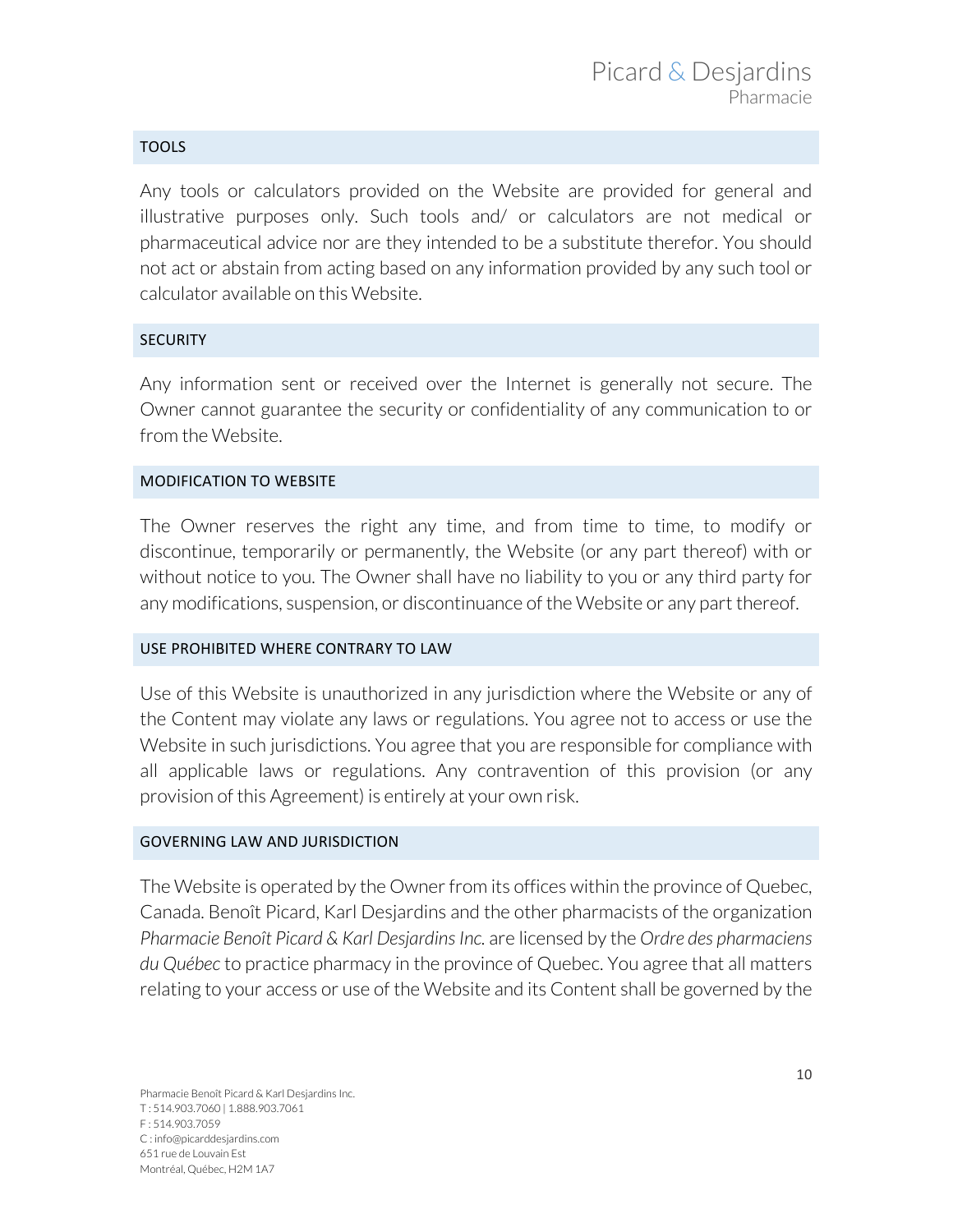laws of the province of Quebec and the laws of Canada applicable therein, without regard to conflict of laws principles. You agree and hereby submit to the exclusive and preferential jurisdiction of the courts of the province of Quebec, in the judicial district of Montreal, with respect to all matters relating to your access and use of the Website and the Content as well as any dispute that may arise therefrom and that the applicable law shall be the law of the province of Quebec and of Canada.

## WAIVER

Any consent by the Owner to, or waiver of, a breach of this Agreement which you have committed, whether express or implied, shall not constitute a consent to, or waiver of any other, different or subsequent breach.

## SEVERABILITY

The invalidity or unenforceability of any provision of this Agreement or any covenant contained herein shall not affect the validity or enforceability of any other provision or covenant contained herein and any such invalid provision or covenant shall be deemed severable from the rest of this Agreement.

## NOTICE

Questions or comments regarding the Website should be directed by email to legal@picarddesjardins.com.

## **TERMINATION**

The Owner may, in its sole discretion, cancel or terminate your right to use the Website, or any part of the Website, at any time without notice. In the event of termination, you are no longer authorized to access the Website, or the part of the Website affected by such cancellation or termination. The restrictions imposed on you with respect to material downloaded from the Website and the disclaimers and limitations of liabilities set forth in this Agreement, shall survive termination of this Agreement. The Owner shall not be liable to any party for such termination.